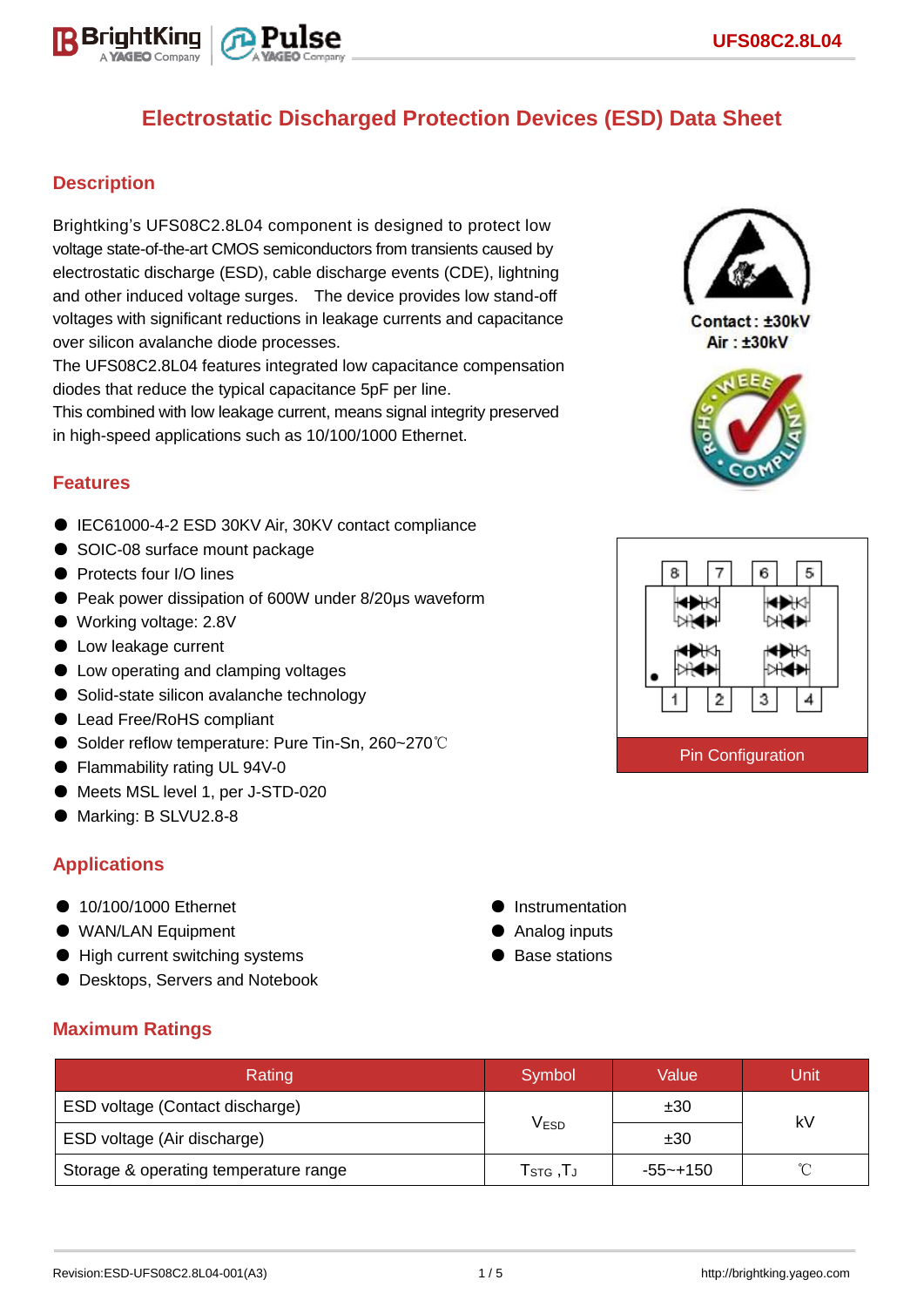

# **Electrical Characteristics (TJ=25**℃**)**

| Parameter                              | Symbol           | <b>Condition</b>                               | Min. | Typ | Max. | Unit |
|----------------------------------------|------------------|------------------------------------------------|------|-----|------|------|
| Reverse stand-off voltage              | V <sub>RWM</sub> |                                                |      |     | 2.8  | V    |
| Reverse breakdown voltage              | $V_{BR}$         | $I_{BR}$ =1mA                                  | 3    |     |      | V    |
| Reverse leakage current                | <sup>I</sup> R   | $V_R = 2.8V$<br>Each I/O pin                   |      |     | 5    | μA   |
| Clamping voltage ( $tp = 8/20 \mu s$ ) | $V_C$            | $I_{PP} = 5A$                                  |      | 8.5 |      |      |
| Peak pulse current (tp=8/20µs)         | <b>I</b> PP      |                                                |      |     | 24   | A    |
| Off state junction capacitance         | $C_J$            | $0Vdc$ , f=1 $MHz$<br>Between I/O pins and GND |      | 8   |      | рF   |

# **Applications Information**

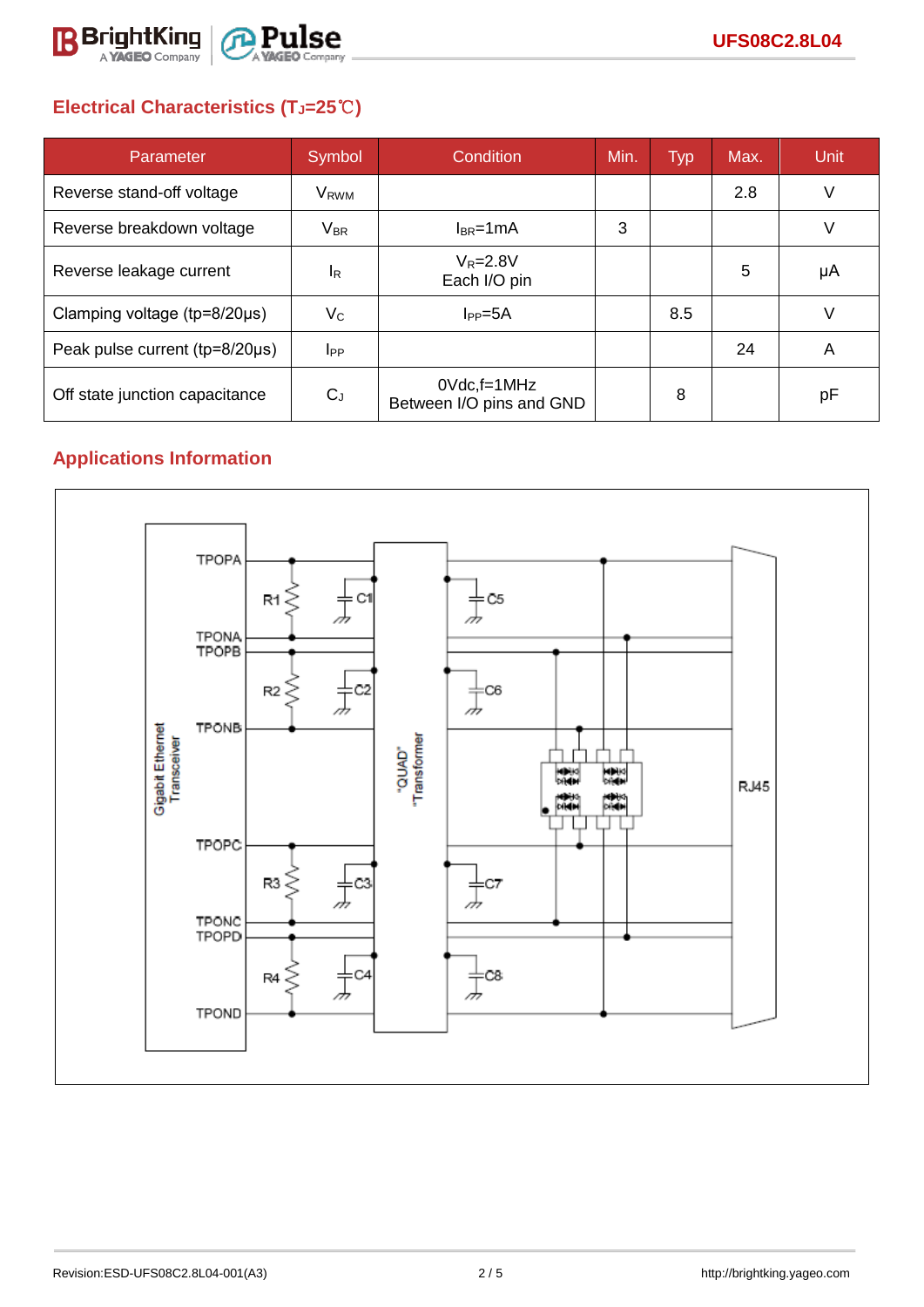



### Figure 3. Non-Repetitive Peak Pulse vs. Pulse Time Figure 4. Capacitance vs. Reverse Voltage



Figure 5. Clamping Voltage vs. Peak Pulse Current



### Figure 1. Power Derating Curve Figure 2. Pulse Waveforms



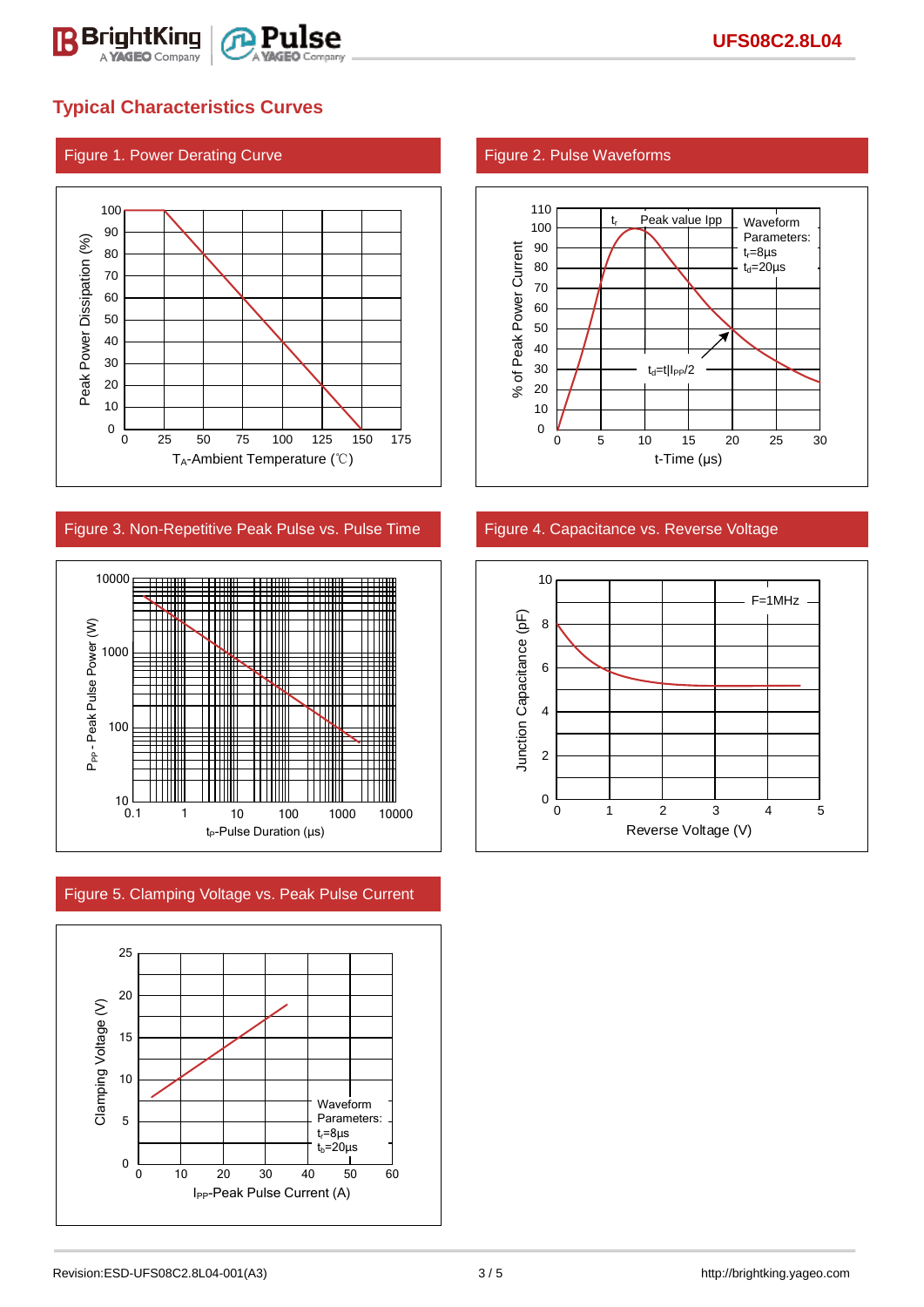

## **Recommended Soldering Conditions**